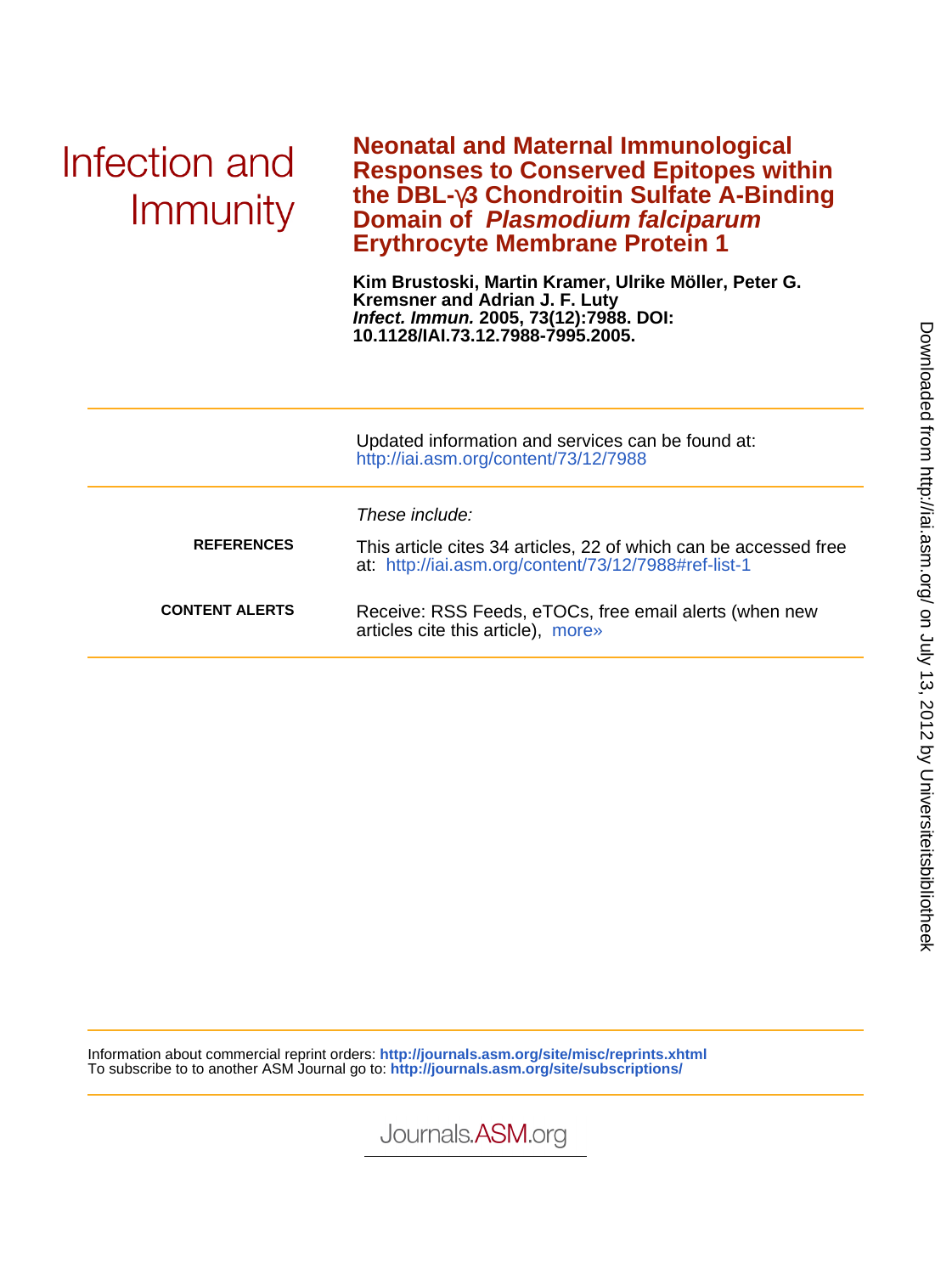## Neonatal and Maternal Immunological Responses to Conserved Epitopes within the DBL- $\gamma$ 3 Chondroitin Sulfate A-Binding Domain of *Plasmodium falciparum* Erythrocyte Membrane Protein 1

Kim Brustoski,<sup>1,2</sup> Martin Kramer,<sup>2</sup> Ulrike Möller,<sup>2</sup> Peter G. Kremsner,<sup>1,2</sup> and Adrian J. F. Luty<sup>1,2\*</sup>

*Department of Parasitology, Institute for Tropical Medicine, University of Tübingen, D-72074 Tübingen, Germany,*<sup>1</sup> and Medical Research Unit, Albert Schweitzer Hospital, Lambaréné, Gabon<sup>2</sup>

Received 1 June 2005/Returned for modification 9 July 2005/Accepted 7 August 2005

*Plasmodium falciparum* **erythrocyte membrane protein 1 (PfEMP1) mediates the adherence of** *P. falciparum***infected erythrocytes to placental syncytiotrophoblasts via interactions with chondroitin sulfate A (CSA), a characteristic of pregnancy-associated malaria. Pregnancy-associated malaria predicts increased susceptibility of newborns to malaria, and it is postulated that transplacental passage of parasite antigen induces immune regulatory activity in the neonate. We wished to examine the immune responsiveness to a CSA-binding domain of PfEMP1, the DBL-3 domain, in cord and maternal venous blood obtained from pregnancies with various histories of** *P. falciparum* **infection. We assessed in vitro T-cell cytokine and plasma immunoglobulin G (IgG) and IgM responses to four peptides corresponding to highly conserved regions of a DBL-3 domain common to central African parasite isolates. The presence of placental** *P. falciparum* **infection at delivery was associated with elevated frequencies of DBL-3 peptide-specific CD3**- **interleukin-10-positive T cells in cord blood, while treatment and clearance of infection prior to delivery was associated with elevated frequencies of CD3**- **gamma interferon-positive T cells. DBL-3 peptide-specific IgM antibodies were detected in 12 of 60 (20%) cord plasma samples from those born to mothers with** *P. falciparum* **infection during pregnancy. Consistent with polyclonal anti-PfEMP1 antibody responses that are associated with protection against pregnancy-associated malaria, the presence of maternal IgG antibodies with specificity for one of the DBL-3 peptides showed a parity-dependent profile. These data demonstrate that peptides corresponding to conserved regions of the DBL-3 domain of PfEMP1 are immunogenic in** *P. falciparum***-infected mothers and their offspring.**

In malaria-endemic regions, pregnancy is associated with increased risk of *Plasmodium falciparum* infection that has deleterious consequences for both maternal and neonatal health (32). Susceptibility to pregnancy-associated malaria is related to the abundant expression of chondroitin sulfate A (CSA) on placental syncytiotrophoblasts. Chondroitin sulfate A is a proteoglycan that acts as a receptor for *P. falciparum* erythrocyte membrane protein 1 (PfEMP1) (24) expressed on the surface of infected erythrocytes (26). Infected erythrocytes accumulate in the intervillous spaces of the placenta (8), and naturally acquired antibodies that interfere with CSA-mediated adherence of infected erythrocytes are associated with protection against pregnancy-associated malaria (9) and increase with parity (25).

Variants of PfEMP1 are encoded by individual members of the *var* multigene family and most comprise at least one cysteine-rich interdomain region with a variable number of Duffy binding-like (DBL) domains (29). The repertoire of PfEMP1 variants expressed on infected erythrocytes found in association with pregnancy-associated malaria is narrower than that expressed on infected erythrocytes of non-pregnancy-associ-

\* Corresponding author. Mailing address: Medical Parasitology, Department of Medical Microbiology, Radboud University, Nijmegen Medical Center, PO Box 9101, 6500 HB Nijmegen, The Netherlands. Phone: 31-(0)24-3613663. Fax: 31-(0)24-3614666. E-mail: a.luty@mmb .umcn.nl.

ated malaria parasites, perhaps due to constraints imposed by receptor specificity, which may help to explain the relatively rapid acquisition of immunity to pregnancy-associated malaria (12). The DBL- $\gamma$ 3 domain of PfEMP1 expressed by placental parasite isolates binds to CSA (4, 10), and antibodies directed against recombinant DBL- $\gamma$ 3 block infected erythrocyte adhesion to CSA  $(5)$ . Monoclonal antibodies raised against DBL- $\gamma$ 3 bind to the surface of CSA-adhering parasites obtained from different geographic areas (19), which is itself probably a reflection of the relatively conserved nature of the  $DBL-\gamma3$  domain that supports the feasibility of a vaccine against pregnancy-associated malaria.

The knowledge of B- and T-cell activity directed to specific epitopes of PfEMP1 in naturally exposed humans is very limited (1), and no studies have reported PfEMP1-specific immune responses in the cord blood from neonates born to mothers with malaria. Epidemiological studies suggest that pregnancy-associated malaria increases the likelihood of early infection in the newborn (6, 18), possibly as a result of antigen exposure inducing immunosuppressive pathways during fetal development (2, 3). In this study, we wished to determine whether  $DBL-\gamma3$  domain-specific antibody and T-cell responses are present in cord blood and maternal venous blood.

We tested a panel of peptides corresponding to conserved regions of the DBL- $\gamma$ 3 domain present in closely related PfEMP1 variants expressed by placental parasites isolated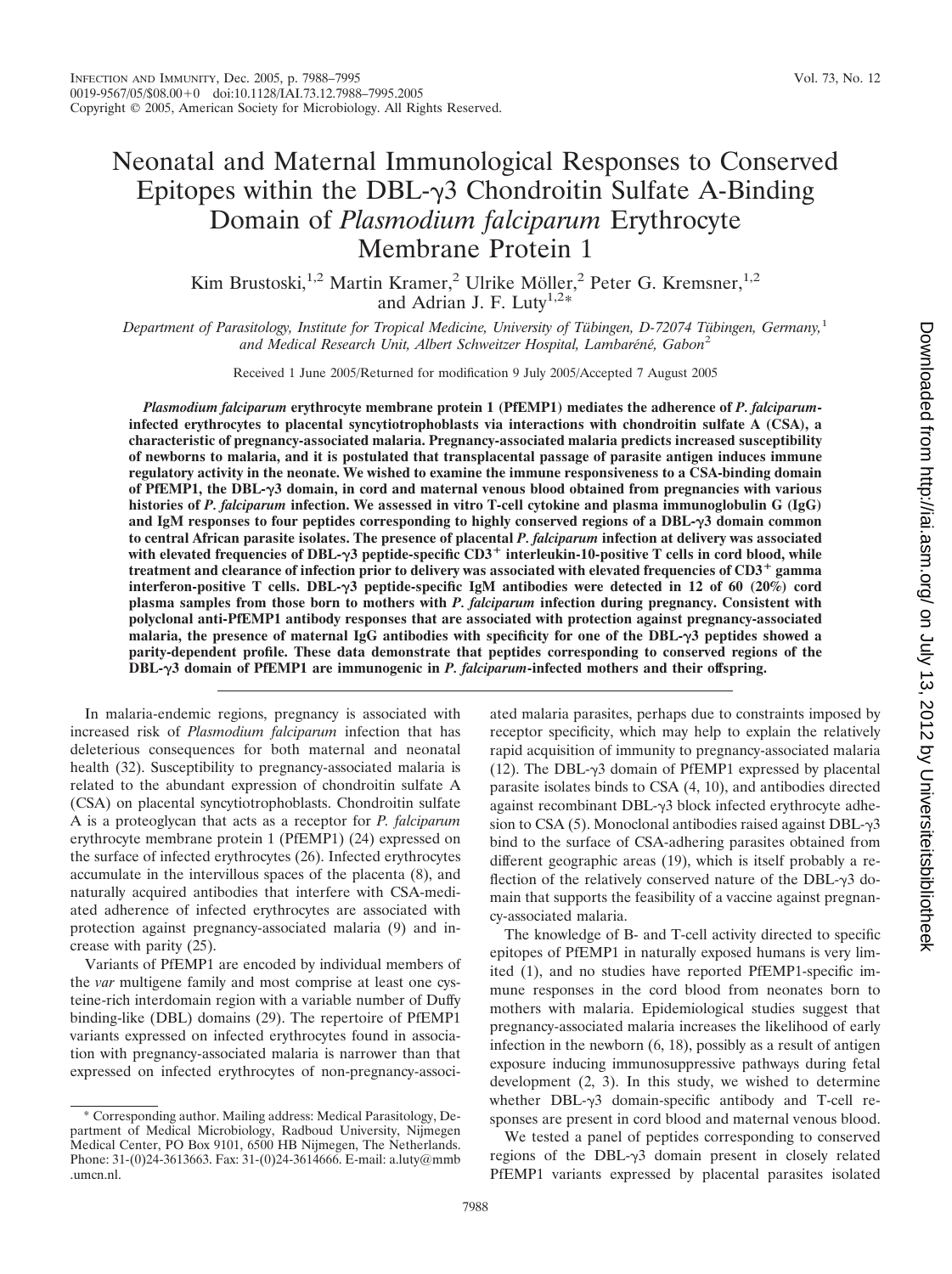from Cameroon and Gabon (15, 16). For comparative purposes, we also used recombinant glutamate-rich protein, a *P. falciparum* antigen shown to be present in cord blood (14).  $DBL-\gamma3$  domain sequence-specific peptide selection was based both on amino acid conservation and HLA-DR allele-binding agretope prediction (23). Our results show that maternal *P. falciparum* infection during pregnancy is associated with increased frequencies of DBL- $\gamma$ 3 peptide-specific T cells and IgM in cord blood.

#### **MATERIALS AND METHODS**

**Study population.** The study was carried out at the Albert Schweitzer Hospital in Lambaréné, Gabon, a site with perennial transmission of *P. falciparum* (33). Informed consent for participation was obtained from mothers prior to inclusion in the study. From May to December 2003, 85 maternal venous and umbilical cord blood samples were collected into heparinized Vacutainer tubes (BD Biosciences, Heidelberg, Germany). The presence of *P. falciparum* parasites in the maternal peripheral, placental, and cord blood at the time of delivery was determined through microscopic examination of Giemsa-stained thick and thin smears. The medical records of uninfected mothers were examined to verify those who had been appropriately diagnosed and treated for *P. falciparum* malaria episodes during their pregnancy. The majority of those with such a history received chemotherapy with quinine, a drug with 100% efficacy for the treatment of uncomplicated *P. falciparum* malaria in the study area (22), at least 2 weeks prior to delivery.

Based on these criteria the following distinct groups were defined: (i) negative: no evidence of *P. falciparum* parasites or active infection in any compartment at delivery and no record of malaria during pregnancy; (ii) placenta positive: *P. falciparum* asexual stage parasites present in placental blood; and (iii) treated: no evidence of *P. falciparum* parasites or active infection in any compartment at delivery but recorded history of a diagnosed and treated malaria episode during pregnancy. A significantly higher proportion of primiparous mothers had placental *P. falciparum* infection compared with those who were multiparous (*P* 0.001). Ethical clearance for the study was given by the ethics committee of the International Foundation of the Albert Schweitzer Hospital in Lambaréné.

**Isolation of mononuclear cells and cell culture.** Cord blood mononuclear cells were isolated by standard density-gradient centrifugation on Ficoll-Paque (Amersham, Freiburg, Germany). Freshly isolated cells were resuspended at  $5 \times 10^6$ cells/ml in complete medium comprising RPMI 1640 medium (Sigma, Diesenhofen, Germany) supplemented with 10% (wt/vol) human serum (AB) (Sigma), 1 mM L-alanylglutamine (Life Technologies, Grand Island, NY), 100 U/ml penicillin,  $100 \mu g/ml$  streptomycin (Life Technologies), and 1 mM sodium pyruvate (Life Technologies). To facilitate costimulation  $0.5 \mu g/ml$  of both anti-human CD28 and CD49d antibodies were added (BD Biosciences, San Jose, CA) (11). A total of 0.6 ml of cell suspension was placed in a 48-well flat-bottomed tissue culture plate (Falcon). Peptides (10  $\mu$ g/ml), purified protein derivative of *Myco*bacterium tuberculosis (10 µg/ml) (StatensSerumInstitut, Copenhagen, Denmark), or phytohemagglutinin (5 µg/ml) (Sigma, Diesenhofen, Germany) was added to the cells followed by incubation at 37°C in a humidified 5%  $CO<sub>2</sub>$ atmosphere. For intracellular cytokine analysis,  $10 \mu g/ml$  brefeldin A (Sigma) was added after 18 h of culture and the cells were incubated for a further 4 hours prior to fixation and antibody staining.

**Measurement of intracellular cytokine production by flow cytometry analysis.** For the analysis of intracellular cytokines and surface markers cells were washed twice in cold phosphate-buffered saline (PBS) immediately after culture, fixed with 2% paraformaldehyde/PBS, and stored at 4°C. For staining with fluorescently labeled antibodies cells were washed in PBS and incubated on ice for 15 min with PBS-10% fetal bovine serum containing  $2 \mu l$  of Fc receptor blocking reagent (Miltenyi Biotec, Bergisch Gladbach, Germany), followed by surfacestaining antibody specific for human CD3 (SK7) (conjugated to peridinin chlorophyll protein) or isotype control antibody mouse IgG1-peridinin chlorophyll protein (MOPC-31C). For intracellular staining of gamma interferon (IFN- $\gamma$ ), interleukin-10 (IL-10), and IL-13, Cytofix/Cytoperm Plus kits (BD Biosciences, Heidelberg, Germany) were used according to the manufacturer's protocol using antibodies IFN-y-fluorescein isothiocyanate (B27), IL-10-allophycocyanin (JES3-19F1), IL-13-phycoerythrin (JES10-5A2) or isotype control antibodies mouse IgG1-fluorescein isothiocyanate (MOPC-21), rat IgG2a-allophycocyanin (R35-95), and rat IgG1-phycoerythrin (A11-01). Flow cytometry was performed on a FACScan flow cytometer with CellQuest (version 3.3) data analysis software (BD Biosciences). A minimum of 100,000 lymphocytes were analyzed. The responses measured from seven malaria-unexposed Europeans were used to determine the cutoff value for a positive response in the study subjects (mean of net response  $+3$  standard deviations).

**Detection of cord blood and maternal venous blood IgM and IgG antibodies specific for DBL-3 peptides, glutamate-rich protein, and purified protein de**rivative by ELISA. The antibody responses to the four  $DBL-\gamma3$  peptides, glutamate-rich protein (gift from Michael Theisen) (34), and purified protein derivative of *Mycobacterium tuberculosis* (StatensSerumInstitut, Copenhagen, Denmark) were determined by a standard enzyme-linked immunosorbent assay (ELISA). Briefly, the wells of flat-bottomed microtiter plates (Immulon2; Dynatech) were coated either with 100  $\mu$ l (10  $\mu$ g/ml) of individual DBL- $\gamma$ 3 peptides, 100  $\mu$ l (100 ng/ml) of glutamate-rich protein, or 100  $\mu$ l (100 ng/ml) of purified protein derivative, all diluted in PBS (0.01 M, pH 7.2). After overnight incubation at 4°C, the plates were washed twice with PBS containing 0.05% Tween 20 (PBS-T) and blocked with PBS-T containing 2% bovine serum albumin (PBS-TB). Plasma samples diluted at 1:200 in PBS-TB were added in duplicate wells and allowed to react for 2 hours at room temperature. Unbound antibodies were removed by washing the plates four times with PBS-T. Peroxidase-conjugated goat anti-human IgG or IgM antibody (Biosource, Solingen, Germany) at a dilution of 1:50,000 in PBS-TB was added. After 1 hour, plates were washed four times with PBS-T, and  $100 \mu$ l/well of TMB (tetramethylbenzidine) substrate (Biosource) was added. The reaction was stopped after 10 min by the addition of 100  $\mu$ l of 1.8 N H<sub>2</sub>SO<sub>4</sub> and the absorbance was read at 450 nm.

In order to calculate the relative antibody concentrations of the test plasma samples, standard curves using serial dilutions of pooled plasma samples from five Gabonese adults who tested positive for  $DBL-\gamma3$ -specific antibodies were generated. In order to determine the cutoff value for a positive result, we calculated the mean optical density plus three standard deviations of plasma samples from negative controls (10 Europeans with no known exposure to *P. falciparum*).

**Peptides.** Synthetic peptides corresponded to a  $DBL-\gamma3$  sequence from a placentally derived *P. falciparum* isolate obtained in Cameroon in 1996 (isolate 732, GenBank accession number AF334807) (16) that showed  $>98\%$  amino acid sequence identity to two isolates obtained in Lambaréné. Gabon in  $2000$  (15). The SYFPEITHI algorithm (23) was used to predict motifs most likely to bind to HLA-DR molecules present in the Gabonese population (21), and belonging to the main HLA-DR super type (30). Figure 1 shows the amino acid sequences with the algorithm scores of the four peptides used in this study. The  $DBL-\gamma3$ peptides were synthesized at 98% purity by ThermoHybaid (Ulm, Germany), and resuspended in sterile PBS.

**Statistical analyses.** All figures were drawn using StatView. The significance of differences in continuous variables between groups was assessed using the nonparametric Kruskal-Wallis test and the Mann-Whitney *U* test (two groups), for associations between two continuous variables the nonparametric Spearman rank correlation test, and for differences in proportions the Fisher exact test.

#### **RESULTS**

**In vitro T-cell cytokine responses to DBL-3 peptides in cord and maternal blood.** Flow cytometric analysis was used to measure intracellular IFN- $\gamma$ , IL-13, and IL-10 in CD3<sup>+</sup> cells after overnight stimulation with the four  $DBL-\gamma3$  peptides of cord blood mononuclear cells, maternal peripheral blood mononuclear cells, and malaria-unexposed European peripheral blood mononuclear cells. The proportion of cord blood mononuclear cell samples that produced cytokine in response to peptide stimulation ranged from 0.09 to 0.23, with DBL120 inducing the greatest response (Fig. 2A), while the proportion of maternal peripheral blood mononuclear cell samples with positive responses ranged from 0.19 to 0.29 (Fig. 2A). Cord blood mononuclear cells samples from the treated group of neonates contained significantly higher percentages of  $DBL-\gamma3$ peptide-specific  $CD3^+$ IFN- $\gamma^+$  cells compared to the negative group, while cord blood mononuclear cells samples from the placenta-positive group contained significantly higher percentages of DBL- $\gamma$ 3 peptide-specific CD3<sup>+</sup>IL-10<sup>+</sup> cells (Fig. 2B).

Cord blood mononuclear cells samples from both the placenta-positive and treated groups of neonates contained ele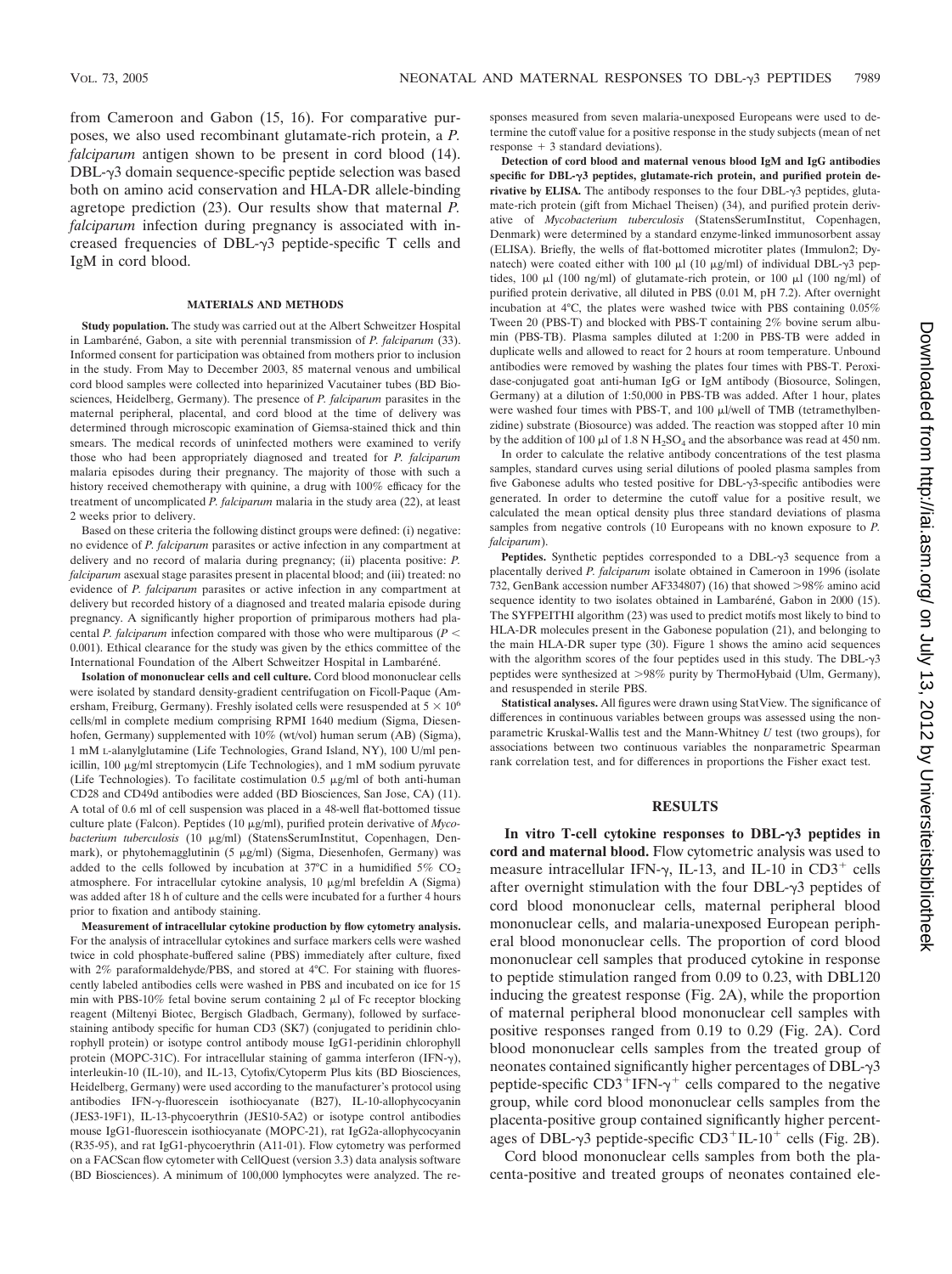A

| $DBL-\gamma3$ peptide | Amino Acid Sequence    |
|-----------------------|------------------------|
| <b>DBL25</b>          | <b>EAFTKTAAAETFLAW</b> |
| DBL78                 | DICLGTDDISVKQGDV       |
| <b>DBL120</b>         | <b>POTWWEKNAKDIWEG</b> |
| <b>DBL132</b>         | WEGMLCALTNGLTDA        |

B



 $HLA-DRB1*1501$ 

FIG. 1. A) Amino acid sequences of peptides corresponding to conserved regions of DBL- $\gamma$ 3, and B) their SYFPEITHI score for HLA-DR phenotypes.

vated numbers of  $CD3+IL-13+$  cells compared to negative neonates, though the differences were not statistically significant. The percentages of DBL- $\gamma$ 3 peptide-specific CD3<sup>+</sup> cells displaying either IFN- $\gamma$ , IL-13, or IL-10 activity were statistically similar among cocultures from the three groups of mothers, though there were trends toward higher percentages of CD3<sup>+</sup>IL-13<sup>+</sup> cells in the negative group, and of CD3<sup>+</sup>IFN- $\gamma$ <sup>+</sup> and  $CD3+IL-10+$  cells in the placenta-positive group (Fig. 2B). Strong associations between maternal DBL- $\gamma$ 3 peptide-specific cytokine activity and parity were not observed (data not shown). Comparison of the cytokine activity of cord and maternal  $CD3<sup>+</sup>$  cells following nonspecific stimulation with phytohemagglutinin showed no significant differences between the groups segregated according to maternal *P. falciparum* infection status (Fig. 2C).

**IgM and IgG antibodies with specificity for DBL-3 peptides are present in cord and maternal plasma.** Plasma samples collected from cord blood and maternal venous blood were analyzed for IgM and IgG antibodies with specificity for the four DBL- $\gamma$ 3 peptides, and for comparative purposes recombinant glutamate-rich protein and purified protein derivative protein preparations. Maternally derived IgM antibodies do not cross the placental barrier and *P. falciparum*-specific IgM detected in cord plasma is therefore assumed to reflect stimulation of fetal B cells by transplacentally transferred antigen. With the exception of DBL78, the highest proportions of cord blood samples that contained IgM antibodies specific for the DBL- $\gamma$ 3 peptides or glutamate-rich protein were found in the placenta-positive group (Fig. 3A).

The proportions of positive responses for each peptide among all neonates were DBL25 (8%), DBL78 (8%), DBL120 (10%) and DBL132 (4%). One-third of cord plasma samples with IgM specific for DBL120 contained IgM antibodies specific for DBL132. In the treated group of neonates, the proportions of plasma samples with IgM responses to DBL25, DBL78, DBL120, and glutamate-rich protein were more than 1.5-fold higher than found in plasma of the negative group (Fig. 3A). Overall, IgM with specificity for any  $DBL-\gamma3$  peptide was detected in 7 of 32 (22%) cord plasma samples from neonates born to mothers with placental *P. falciparum* infection at delivery, and 5 of 28 (18%) cord samples from neonates whose mothers were treated for *P. falciparum* infection during pregnancy, compared with only 1 of 25 (4%) cord samples from neonates whose mothers did not have *P. falciparum* infection during pregnancy (Fig. 3B).

The mean  $+3$  standard deviations of IgM antibody levels detected in plasma samples of malaria-naïve (unexposed) Europeans was used to establish the cutoff value for a positive response (illustrated for DBL120-specific IgM in Fig. 3C). The proportion of mothers' plasma samples from all groups with IgM specific for at least one peptide was 77 of 85 (90%). No correlations were observed between cord and maternal IgM antibody levels for any of the  $DBL-\gamma3$  peptides, or for glutamate-rich protein or purified protein derivative (data not shown). There was a strong positive correlation ( $\rho = 0.72, P <$  $0.001$ ) between cord and maternal venous blood DBL- $\gamma$ 3 peptide-specific IgG antibody levels that was not affected by maternal infection history at the time of delivery (Fig. 3D).

Compared with plasma from negative mothers, plasma from placenta-positive mothers contained significantly higher levels of IgG antibodies with specificity for DBL120 ( $P = 0.009$ ) and of IgM antibodies with specificity for DBL25, DBL78, and glutamate-rich protein  $(P = 0.030, 0.002,$  and 0.007, respectively) (Fig. 4A and B). Treatment for malaria during pregnancy was not associated with significantly different  $DBL-\gamma3$ peptide-specific IgG and IgM antibody levels compared to the levels observed in negative mothers (Fig. 4A and B).

We found a positive association between parity and levels of IgG antibodies in the plasma of negative mothers with specificity for either DBL78 or DBL120, and levels of IgM antibodies specific for DBL120 ( $\rho = 0.47$  and  $P = 0.050$ ;  $\rho = 0.51$  and  $P = 0.043$ ; and  $\rho = 0.47$ , and  $P = 0.038$ , respectively) (Fig. 5A) and B). No such relationships were found between parity and the levels of either glutamate-rich protein- or purified protein derivative-specific IgG or IgM antibodies (Fig. 5).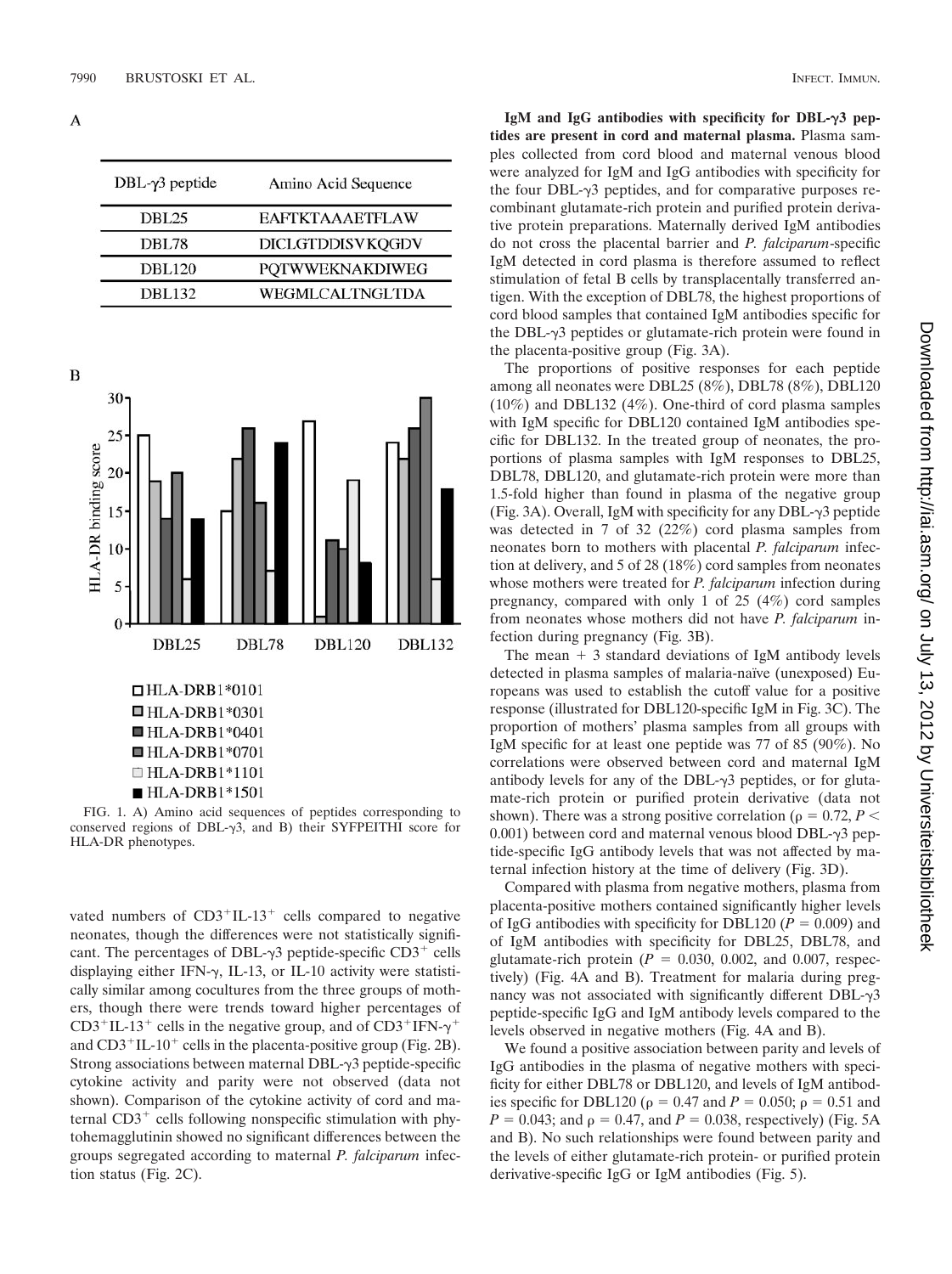



FIG. 2. Intracellular cytokine activity of cord and maternal T cells following stimulation of cord blood mononuclear cells and peripheral blood mononuclear cells with DBL- $\gamma$ 3 peptides. A) Percentage of samples containing CD3<sup>+</sup> cells with a cytokine response to DBL- $\gamma$ 3 peptides in cord and maternal blood. The mean net percent gated CD3<sup>+</sup> cells in cord and maternal blood that produce IFN-  $\gamma$ , IL-13, or IL-10 in response to B) DBL--3 peptides or C) phytohemagglutinin (PHA) in groups segregated by maternal *P. falciparum* infection history during pregnancy. Bar graphs illustrate mean percentages with standard deviations. Sample sizes: European control, 7; Cords: negative, 19; placenta positive, 14; treated, 17; Mothers: negative, 8; placenta positive, 7; treated, 7. \*,  $P < 0.05$  by either Fisher exact test or the nonparametric Mann-Whitney test.

### **DISCUSSION**

This study had as its foundation the evidence-based premise that conserved regions of a domain of a *P. falciparum* protein antigen implicated in parasite persistence during pregnancy would be immunogenic, and furthermore, that the presence of antigen in the placental compartment could lead to transplacental transfer and in utero sensitization of the fetal immune system. Thus, we selected four peptides from conserved regions of the PfEMP1 CSA-binding domain, DBL- $\gamma$ 3, which displays a very high degree of spatial and temporal conservation within Central African *P. falciparum* placental isolates (15, 16). This level of conservation in PfEMP1 suggests that these regions may be fundamental to the parasite's survival in the placental compartment, perhaps via participation in CSA binding. B-cell epitopes that also bind CSA have been identified in

other DBL--3 domain variants, and a CSA-binding PfEMP1 variant associated with pregnancy-associated malaria that contains no DBL- $\gamma$ 3 domain has been described (10, 27, 28). The latter findings clearly imply the existence of a degree of diversity in the receptor-ligand interactions that are thought to be integral to the development and persistence of pregnancyassociated malaria.

The algorithm-based method we used to identify potential agretopes, and by extension T-cell epitopes, within the DBL- $\gamma$ 3 domain revealed peptides that are recognized by both B and T cells from the mother and fetus. We found that antibody responses with specificity for at least one of the peptides (DBL120) were significantly enhanced in the peripheral blood of mothers with pregnancy-associated malaria, and that they showed the pattern of parity-dependence commonly associated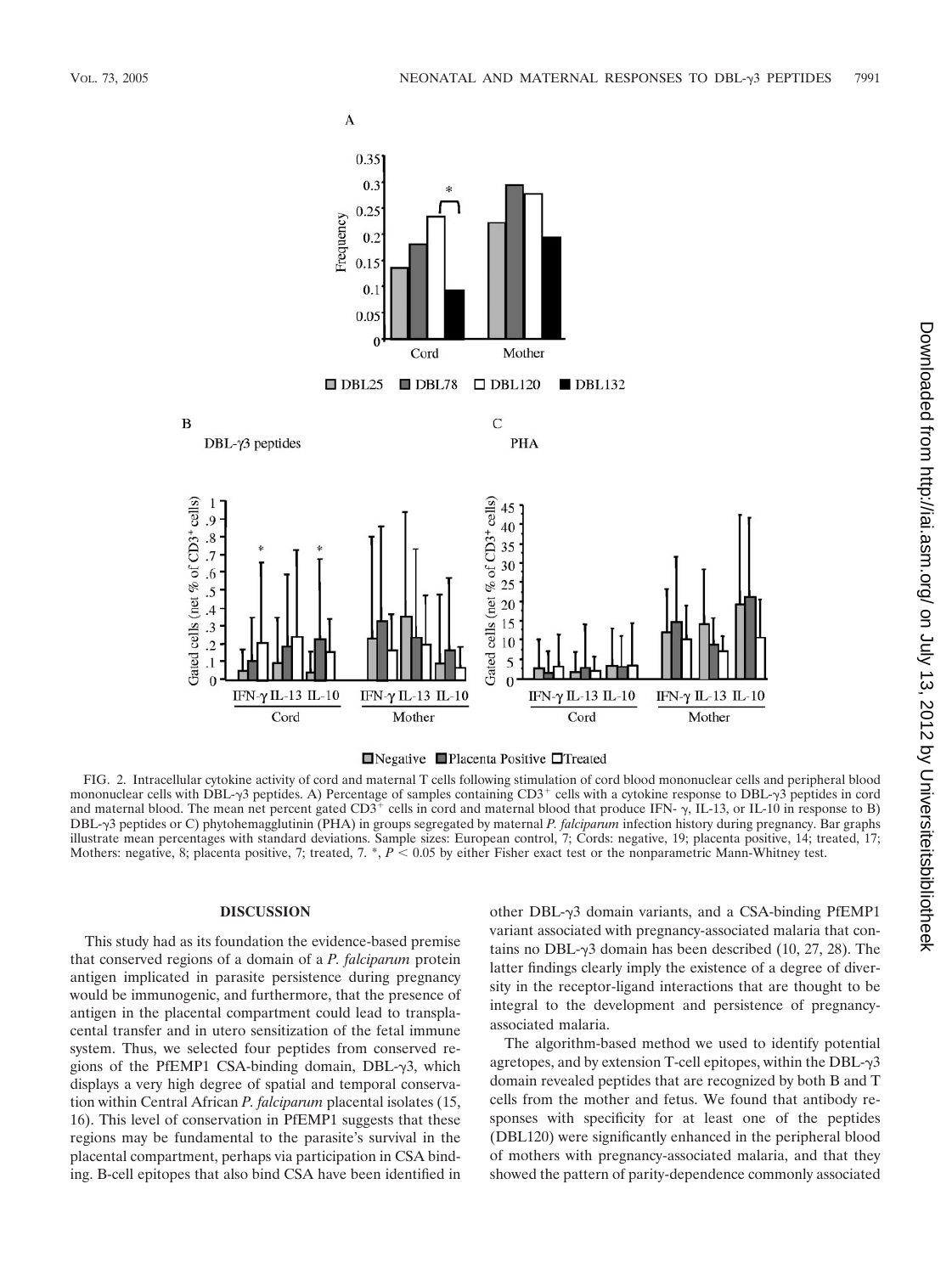

FIG. 3. IgM and IgG antibodies with specificity for  $DBL-\gamma3$  peptides are present in cord blood. A) The proportions of cord blood samples containing IgM antibodies with specificity for  $DBL-\gamma3$  peptides, glutamate-rich protein (GLURP), or purified protein derivative (PPD) in groups segregated by maternal *P. falciparum* infection history during pregnancy. B) The proportions of cord plasma samples containing IgM with specificity for at least one  $DBL-\gamma3$  peptide. C) Dot plot of DBL120 IgM antibody concentrations in plasma from malariaunexposed Europeans (positivity threshold: mean  $+3$  standard deviations, shown as a dotted line), Gabonese mothers' peripheral blood and cord blood segregated by maternal *P. falciparum* infection history during pregnancy. D) Correlation between cord and maternal venous blood IgG antibody levels for all  $DBL-\gamma3$  peptides. Sample sizes: negative, 25; placenta positive, 32; treated, 28; European controls, 12.  $*, P < 0.05$  compared to negative group by Fisher exact test.

with protection against pregnancy-associated malaria  $(25, 31)$ . In the same context it is noteworthy that similar although mostly statistically nonsignificant patterns were observed for the antibody responses to the DBL78 peptide, which was predicted to bind most strongly to HLA-DRB1\*1501, which is a particularly common allele among the Gabonese.

We interpret the presence of  $DBL-\gamma3$  peptide- as well as glutamate-rich protein-specific IgM in cord blood plasma samples primarily of those born to mothers with past or present *P. falciparum* infection as confirmation of our premise concerning in utero sensitization. The proportions of cord samples we found with IgM specific for DBL- $\gamma$ 3 peptides (4 to 10%) are comparable to the proportion of Kenyan cord samples con-



A

 $DBL-\gamma$ 3 peptides, glutamate-rich protein (GLURP), and purified protein derivative (PPD) in peripheral blood plasma from mothers at the time of delivery. Samples are segregated by *P. falciparum* infection history during pregnancy. Box-whisker plots show medians with 25th and 75th and whiskers for 10th and 90th percentiles. Sample sizes: negative, 25; placenta positive, 32; treated, 28; European controls, 12.  $*, P < 0.05$  compared to negative group, Mann-Whitney test.

taining IgM antibodies specific for recombinant *P. falciparum* MSP-1<sub>19</sub> (6%) (17), and to the proportion of Cameroonian cord samples with IgM specific for crude parasite lysate preparations (14%) (36). These findings, coupled with our observation of DBL- $\gamma$ 3 peptide-specific cytokine activity, identify PfEMP1, or at least components thereof, as a parasite antigen that is transferred transplacentally and that sensitizes fetal T and B cells.

There is mounting evidence that prolonged placental *P. falciparum* infection, as reflected by high titers of anti-pregnancyassociated malaria antibodies in cord blood, leads to greater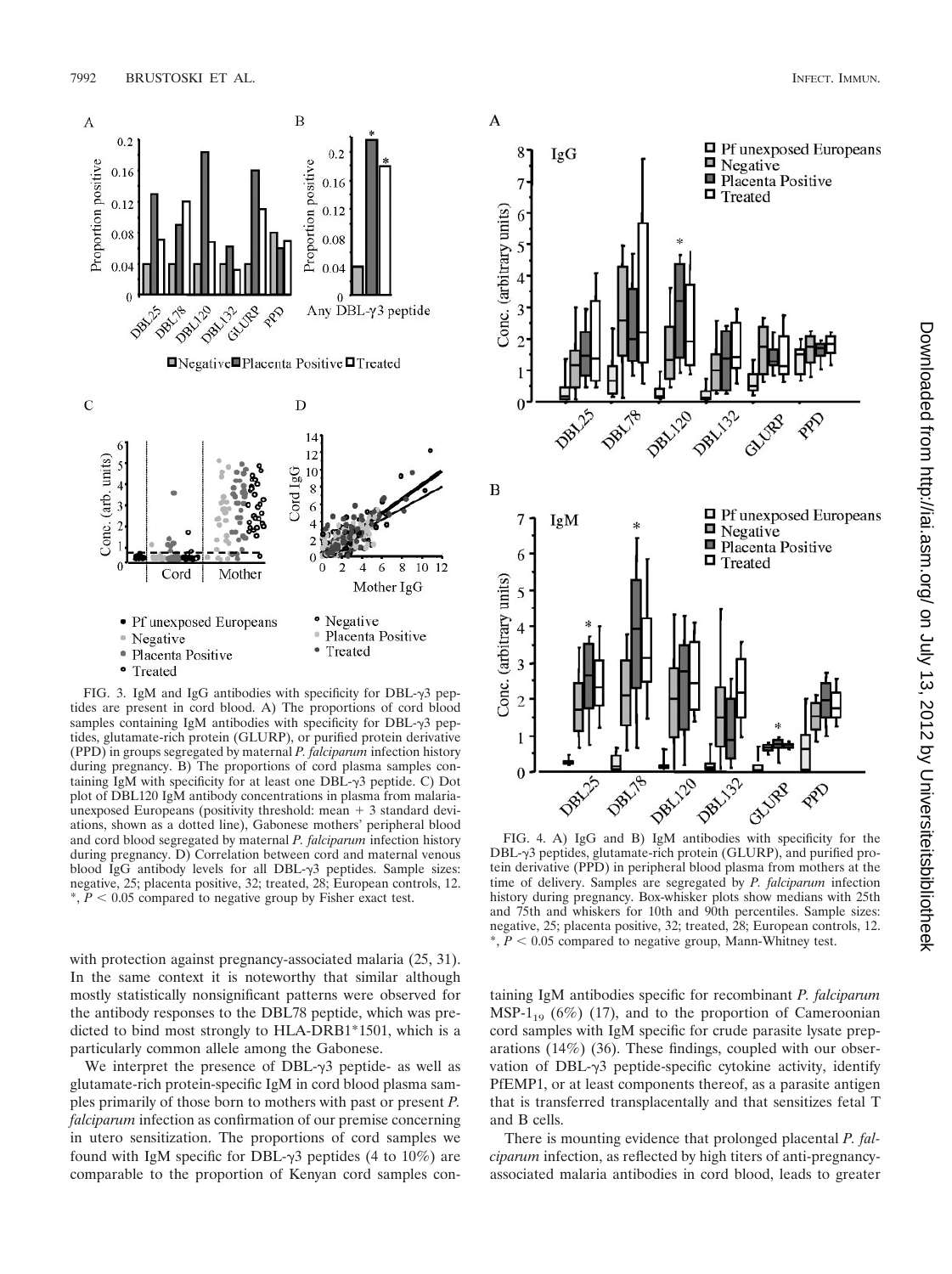

IgG



FIG. 5. Relationship between parity and maternal A) IgG and B) IgM antibody levels with specificity for DBL- $\gamma$  peptides, glutamate-rich protein (GLURP), or purified protein derivative (PPD).  $^*, P < 0.05$ . Spearman rank correlation.

susceptibility to malaria during infancy (6, 18). Untreated placental *P. falciparum* infection appears to further reduce already poor nonspecific neonatal T-cell responsiveness (13), while our own work has shown that the presence of placental *P. falciparum* infection at delivery is associated with reduced major histocompatibility complex class I and II expression on monocytes, and IL-10-mediated suppression of *P. falciparum* antigen-specific Th1-type responses (2, 3). In the study presented here, cord blood samples of those born to mothers with placental *P. falciparum* infection at delivery generally had the highest anti-DBL- $\gamma$ 3 IgG antibody titers and the highest  $DBL-\gamma3$  peptide-specific IL-10 responses, findings that are consistent with those of the studies cited above.

Although no statistically significant associations in cytokine activity and *P. falciparum* infection during pregnancy were found in mothers, peripheral blood mononuclear cells from negative mothers contained elevated frequencies of  $DBL-\gamma3$ peptide-specific  $CD3+IL-13+$  cells. These results indicate that increased frequencies of Th2-type cells (35), as well as Th1 type 1 cells (20), are likely required for protection against *P. falciparum* malaria in semi-immune adults. We did not see significant enhancement of DBL- $\gamma$ 3 peptide-specific IgG or IgM in plasma from negative mothers, although a trend toward enhanced DBL78-specific IgG antibodies was observed. An

evaluation of IgG subtypes may reveal a different profile indicative of protective antibodies in this group.

Although short peptides do not have conformations representative of the native protein displayed on the surface of the infected red blood cell, the controls that we used in this study were intended to confirm sensitivity and to differentiate nonspecific responses. For example, the absence of strong antibody responses to the DBL- $\gamma$ 3 peptides in nonexposed Europeans validates an association of these response to our cohort, while the parity dependency of maternal plasma antibody levels specific for peptides DBL78 and DBL120, but not glutamate-rich protein, supports the idea that these two  $DBL-\gamma3$  peptides are specifically associated with pregnancy-associated malaria. Additional studies are needed to determine the degree of specificity of the antibodies interacting with these  $DBL-\gamma3$  peptides, for example whether these antibodies are present in malaria exposed adults who have not been pregnant, whether the addition of recombinant DBL- $\gamma$ 3 to the plasma prior to detection of antibodies by ELISA reduces peptide-specific responses, and whether the addition of the DBL- $\gamma$ 3 peptides would block antibody binding to infected erythrocytes.

In summary, this study is the first to analyze maternal and neonatal immune responses directed to peptides corresponding to conserved regions of the DBL- $\gamma$ 3 domain of PfEMP1.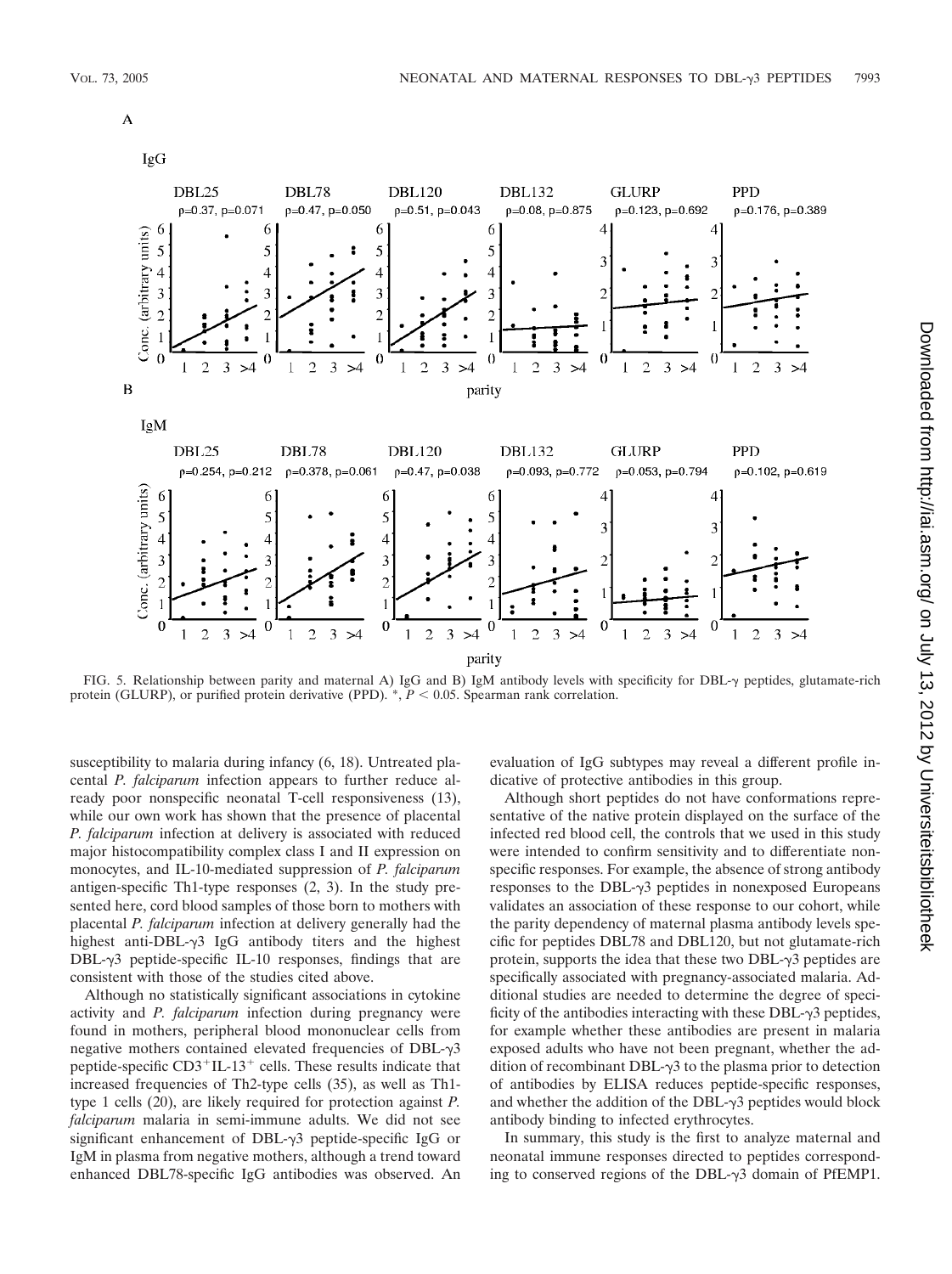Two of the four peptides were particularly immunogenic, associated with both B- and T-cell responses in pregnant women and their offspring. On the maternal side, higher levels of antibodies recognizing one of these peptides were associated with pregnancy-associated malaria and parity. On the fetal side, the presence of both cytokine- and IgM peptide-specific responses demonstrates that components of the DBL- $\gamma$ 3 domain of PfEMP1 cross the placental barrier and sensitize the fetal immune system.

### **ACKNOWLEDGMENTS**

We are especially grateful to the mothers for their participation in this study, and to the staff of the Maternity Unit of the Albert Schweitzer Hospital in Lambaréné for their unreserved cooperation and assistance. We extend special thanks to Saadou Issifou for his continuous help and support, Michael Theisen and Francine Ntoumi for providing the recombinant glutamate-rich protein preparation, and Ayman Khattab for technical assistance regarding the  $DBL-\gamma3$  amino acid sequences.

Financial support was provided by the German Government (DAAD; DFG-BMZ Lu812/1-3) and the fortune program of the Medical Faculty of the University of Tübingen.

#### **REFERENCES**

- 1. **Allsopp, C. E., L. A. Sanni, L. Reubsaet, F. Ndungu, C. Newbold, T. Mwangi, K. Marsh, and J. Langhorne.** 2002. CD4 T-cell responses to a variant antigen of the malaria parasite Plasmodium falciparum, erythrocyte membrane protein-1, in individuals living in malaria-endemic areas. J. Infect. Dis. **185:**812– 819.
- 2. **Brustoski, K., U. Moller, M. Kramer, F. Hartgers, P. G. Kremsner, U. Krzych, and A. J. F. Luty.** Reduced cord blood immune effector cell responsiveness mediated by  $\overrightarrow{CD}4+T$  cells induced in utero as a consequence of placental Plasmodium falciparum infection. J. Infect. Dis., in press.
- 3. **Brustoski, K., U. Moller, M. Kramer, A. Petelski, S. Brenner, D. R. Palmer, M. Bongartz, P. G. Kremsner, A. J. Luty, and U. Krzych.** 2005. IFN-gamma and IL-10 mediate parasite-specific immune responses of cord blood cells induced by pregnancy-associated Plasmodium falciparum malaria. J. Immunol. **174:**1738–1745.
- 4. **Buffet, P. A., B. Gamain, C. Scheidig, D. Baruch, J. D. Smith, R. Hernandez-Rivas, B. Pouvelle, S. Oishi, N. Fujii, T. Fusai, D. Parzy, L. H. Miller, J. Gysin, and A. Scherf.** 1999. Plasmodium falciparum domain mediating adhesion to chondroitin sulfate A: a receptor for human placental infection. Proc. Natl. Acad. Sci. USA **96:**12743–12748.
- 5. **Costa, F. T., T. Fusai, D. Parzy, Y. Sterkers, M. Torrentino, J. B. Douki, B. Traore, S. Petres, A. Scherf, and J. Gysin.** 2003. Immunization with recombinant duffy binding-like-gamma3 induces pan-reactive and adhesion-blocking antibodies against placental chondroitin sulfate A-binding Plasmodium falciparum parasites. J. Infect. Dis. **188:**153–164.
- 6. **Cot, M., J. Y. Le Hesran, T. Staalsoe, N. Fievet, L. Hviid, and P. Deloron.** 2003. Maternally transmitted antibodies to pregnancy-associated variant antigens on the surface of erythrocytes infected with Plasmodium falciparum: relation to child susceptibility to malaria. Am. J. Epidemiol. **157:**203–209. 7. Reference deleted.
- 8. **Fried, M., and P. E. Duffy.** 1996. Adherence of Plasmodium falciparum to chondroitin sulfate A in the human placenta. Science **272:**1502–1504.
- 9. **Fried, M., F. Nosten, A. Brockman, B. J. Brabin, and P. E. Duffy.** 1998. Maternal antibodies block malaria. Nature **395:**851–852.
- 10. **Gamain, B., J. D. Smith, M. Avril, D. I. Baruch, A. Scherf, J. Gysin, and L. H. Miller.** 2004. Identification of a 67-amino-acid region of the Plasmodium falciparum variant surface antigen that binds chondroitin sulphate A and elicits antibodies reactive with the surface of placental isolates. Mol. Microbiol. **53:**445–455.
- 11. **Gauduin, M. C., A. Kaur, S. Ahmad, T. Yilma, J. D. Lifson, and R. P. Johnson.** 2004. Optimization of intracellular cytokine staining for the quantitation of antigen-specific  $CD4+T$ -cell responses in rhesus macaques.  $\hat{J}$ . Immunol. Methods **288:**61–79.
- 12. **Hviid, L.** 2004. The immuno-epidemiology of pregnancy-associated Plasmodium falciparum malaria: a variant surface antigen-specific perspective. Parasite Immunol. **26:**477–486.
- 13. **Ismaili, J., M. van der Sande, M. J. Holland, I. Sambou, S. Keita, C. Allsopp, M. O. Ota, K. P. McAdam, and M. Pinder.** 2003. Plasmodium falciparum infection of the placenta affects newborn immune responses. Clin. Exp. Immunol. **133:**414–421.
- 14. **Jakobsen, P. H., F. N. Rasheed, J. N. Bulmer, M. Theisen, R. G. Ridley, and**

**B. M. Greenwood.** 1998. Inflammatory reactions in placental blood of Plasmodium falciparum-infected women and high concentrations of soluble Eselectin and a circulating P. falciparum protein in the cord sera. Immunology **93:**264–269.

- 15. **Khattab, A., P. G. Kremsner, and M. Q. Klinkert.** 2003. Common surfaceantigen var genes of limited diversity expressed by Plasmodium falciparum placental isolates separated by time and space. J. Infect. Dis. **187:**477–483.
- 16. **Khattab, A., J. Kun, P. Deloron, P. G. Kremsner, and M. Q. Klinkert.** 2001. Variants of Plasmodium falciparum erythrocyte membrane protein 1 expressed by different placental parasites are closely related and adhere to chondroitin sulfate A. J. Infect. Dis. **183:**1165–1169.
- 17. **King, C. L., I. Malhotra, A. Wamachi, J. Kioko, P. Mungai, S. A. Wahab, D. Koech, P. Zimmerman, J. Ouma, and J. W. Kazura.** 2002. Acquired immune responses to Plasmodium falciparum merozoite surface protein-1 in the human fetus. J. Immunol. **168:**356–364.
- 18. **Le Hesran, J. Y., M. Cot, P. Personne, N. Fievet, B. Dubois, M. Beyeme, C. Boudin, and P. Deloron.** 1997. Maternal placental infection with Plasmodium falciparum and malaria morbidity during the first 2 years of life. Am. J. Epidemiol. **146:**826–831.
- 19. **Lekana Douki, J. B., B. Traore, F. T. Costa, T. Fusai, B. Pouvelle, Y. Sterkers, A. Scherf, and J. Gysin.** 2002. Sequestration of Plasmodium falciparum-infected erythrocytes to chondroitin sulfate A, a receptor for maternal malaria: monoclonal antibodies against the native parasite ligand reveal pan-reactive epitopes in placental isolates. Blood **100:**1478–1483.
- 20. **Luty, A. J., B. Lell, R. Schmidt-Ott, L. G. Lehman, D. Luckner, B. Greve, P. Matousek, K. Herbich, D. Schmid, F. Migot-Nabias, P. Deloron, R. S. Nussenzweig, and P. G. Kremsner.** 1999. Interferon-gamma responses are associated with resistance to reinfection with Plasmodium falciparum in young African children. J. Infect. Dis. **179:**980–988.
- 21. **Migot-Nabias, F., I. Fajardy, P. M. Danze, S. Everaere, J. Mayombo, T. N. Minh, A. Renaut, and A. J. Georges.** 1999. HLA class II polymorphism in a Gabonese Banzabi population. Tissue Antigens **53:**580–585.
- 22. **Ramharter, M., W. H. Wernsdorfer, and P. G. Kremsner.** 2004. In vitro activity of quinolines against Plasmodium falciparum in Gabon. Acta Trop. **90:**55–60.
- 23. **Rammensee, H., J. Bachmann, N. P. Emmerich, O. A. Bachor, and S. Stevanovic.** 1999. SYFPEITHI: database for MHC ligands and peptide motifs. Immunogenetics **50:**213–219.
- 24. **Reeder, J. C., A. F. Cowman, K. M. Davern, J. G. Beeson, J. K. Thompson, S. J. Rogerson, and G. V. Brown.** 1999. The adhesion of Plasmodium falciparum-infected erythrocytes to chondroitin sulfate A is mediated by P. falciparum erythrocyte membrane protein 1. Proc. Natl. Acad. Sci. USA **96:** 5198–5202.
- 25. **Ricke, C. H., T. Staalsoe, K. Koram, B. D. Akanmori, E. M. Riley, T. G. Theander, and L. Hviid.** 2000. Plasma antibodies from malaria-exposed pregnant women recognize variant surface antigens on Plasmodium falciparum-infected erythrocytes in a parity-dependent manner and block parasite adhesion to chondroitin sulfate A. J. Immunol. **165:**3309–3316.
- 26. **Rogerson, S. J., S. C. Chaiyaroj, K. Ng, J. C. Reeder, and G. V. Brown.** 1995. Chondroitin sulfate A is a cell surface receptor for Plasmodium falciparuminfected erythrocytes. J. Exp. Med. **182:**15–20.
- 27. **Salanti, A., M. Dahlback, L. Turner, M. A. Nielsen, L. Barfod, P. Magistrado, A. T. Jensen, T. Lavstsen, M. F. Ofori, K. Marsh, L. Hviid, and T. G. Theander.** 2004. Evidence for the involvement of VAR2CSA in pregnancyassociated malaria. J. Exp. Med. **200:**1197–1203.
- 28. **Salanti, A., T. Staalsoe, T. Lavstsen, A. T. Jensen, M. P. Sowa, D. E. Arnot, L. Hviid, and T. G. Theander.** 2003. Selective upregulation of a single distinctly structured var gene in chondroitin sulphate A-adhering Plasmodium falciparum involved in pregnancy-associated malaria. Mol. Microbiol. **49:**179–191.
- 29. **Smith, J. D., G. Subramanian, B. Gamain, D. I. Baruch, and L. H. Miller.** 2000. Classification of adhesive domains in the Plasmodium falciparum erythrocyte membrane protein 1 family. Mol. Biochem. Parasitol. **110:**293– 310.
- 30. **Southwood, S., J. Sidney, A. Kondo, M. F. del Guercio, E. Appella, S. Hoffman, R. T. Kubo, R. W. Chesnut, H. M. Grey, and A. Sette.** 1998. Several common HLA-DR types share largely overlapping peptide binding repertoires. J. Immunol. **160:**3363–3373.
- 31. **Staalsoe, T., R. Megnekou, N. Fievet, C. H. Ricke, H. D. Zornig, R. Leke, D. W. Taylor, P. Deloron, and L. Hviid.** 2001. Acquisition and decay of antibodies to pregnancy-associated variant antigens on the surface of Plasmodium falciparum-infected erythrocytes that protect against placental parasitemia. J. Infect. Dis. **184:**618–626.
- 32. **Steketee, R. W., B. L. Nahlen, M. E. Parise, and C. Menendez.** 2001. The burden of malaria in pregnancy in malaria-endemic areas. Am. J. Trop. Med. Hyg. **64:**28–35.
- 33. **Sylla, E. H., J. F. Kun, and P. G. Kremsner.** 2000. Mosquito distribution and entomological inoculation rates in three malaria-endemic areas in Gabon. Trans. R. Soc Trop. Med. Hyg. **94:**652–656.